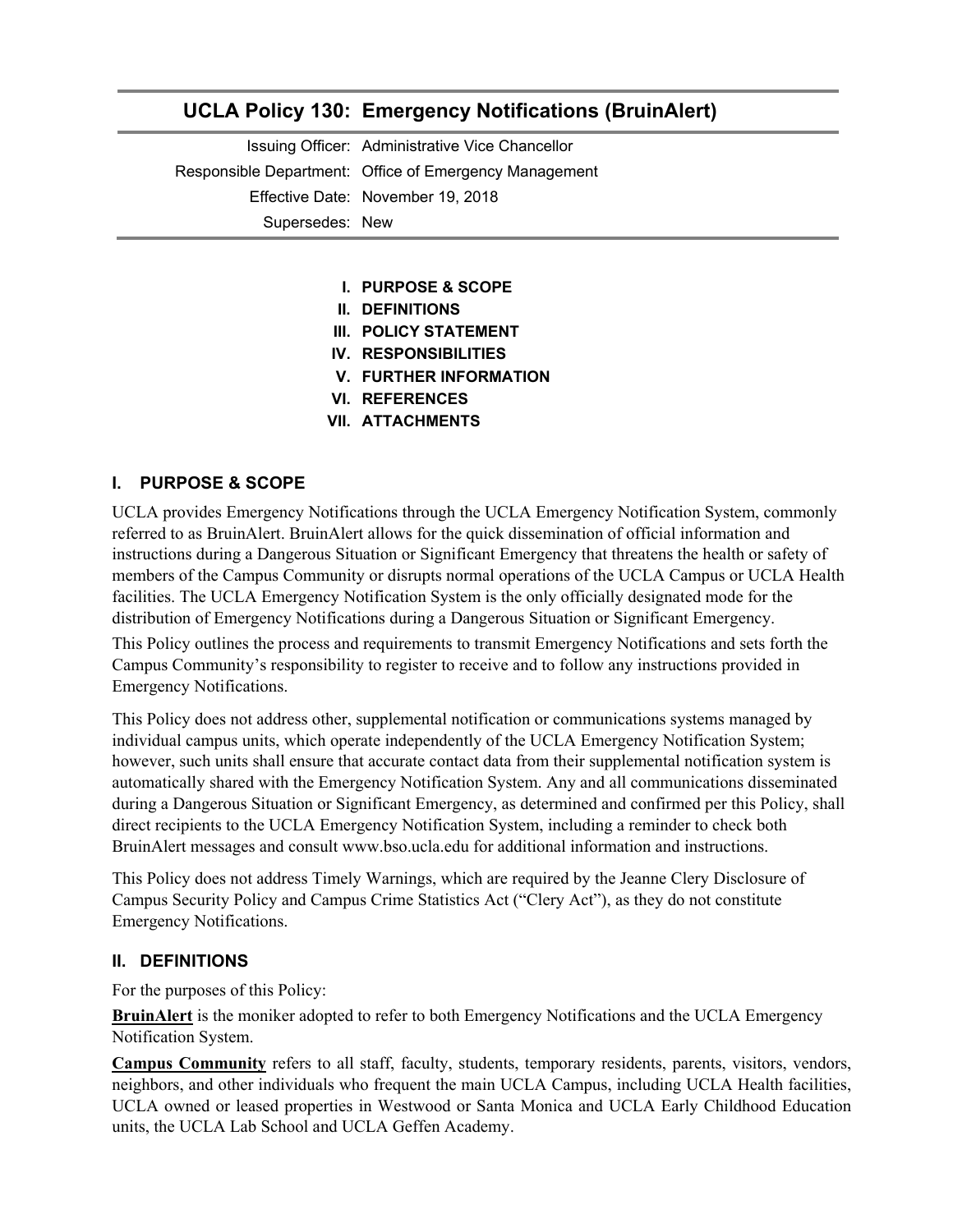**Dangerous Situation** is an event being managed by a public safety entity that may necessitate restricted access to a specific area for either the safety of individuals or to allow public safety officials to complete operations. A Dangerous Situation does not necessarily pose any threat outside of a confined, identifiable area or have the potential to spread to other areas. Examples of potential Dangerous Situations include suspicious packages or localized hazardous material spills.

**Emergency Notifications** are announcements sent to the Campus Community, or a segment thereof, in the event of a Dangerous Situation or Significant Emergency necessitating immediate communications with the entire Campus Community or a segment thereof.

**Significant Emergency** is an event that directly or indirectly threatens lives, safety, property, or the environment; requires immediate, mandatory action; and potentially affects a sizable portion of the Campus Community.

**Timely Warnings** are non-emergency communications about campus crime issued to students and other Campus Community members so they can make informed decisions, as required by the Clery Act. **UCLA Campus** refers to the main UCLA Campus, UCLA Health facilities, and UCLA owned or leased properties in Westwood or Santa Monica.

**UCLA Emergency Notification System** refers to the critical event management platform (e.g., Everbridge) utilized to facilitate the delivery of Emergency Notifications to the Campus Community.

**UCLA Health Notification System** is an example of a campus unit supplemental notification system made up of a subset of the Campus Community to which UCLA Health sends priority messages for the benefit of UCLA Health employees, patients, and visitors. The UCLA Health Notification System does not constitute an Emergency Notification System under the Jeanne Clery Act. Every effort will be made to coordinate messaging between campus and health-based systems.

## **III. POLICY STATEMENT**

In the event of a confirmed Dangerous Situation or Significant Emergency, the Director of the Office of Emergency Management (OEM Director) or designee, without delay and taking into account the safety of the community, will determine the appropriate segment of the Campus Community to receive Emergency Notification; produce the content of the notification; and initiate the notification system. The OEM Director may elect not to issue an Emergency Notification if, in the judgement of UCLA emergency response personnel, notification may compromise the efforts to assist a victim or to contain, respond to, or otherwise mitigate the event.

### **A. Confirmation of a Significant Emergency or Dangerous Situation**

Confirmation of a Significant Emergency or Dangerous Situation may be provided to the OEM Director or designee by various means, including UCLA departments and local, State, or federal public safety agencies.

Emergency responders and internal campus departments will advise the OEM Director or designee immediately regarding a Significant Emergency or Dangerous Situation as they occur and provide adequate updates so that timely and accurate Emergency Notifications may be issued. All Emergency Notifications and instructions shall comply with the campus Emergency Operations Plan (EOP).

#### **B. Emergency Notification Recipients**

The OEM Director or designee will determine the appropriate segment of the Campus Community, if any, to receive Emergency Notification.

In the event the Dangerous Situation or Significant Emergency affects UCLA Health facilities, Emergency Notification may be sent via the UCLA Health Notification System as well as the UCLA Emergency Notification System.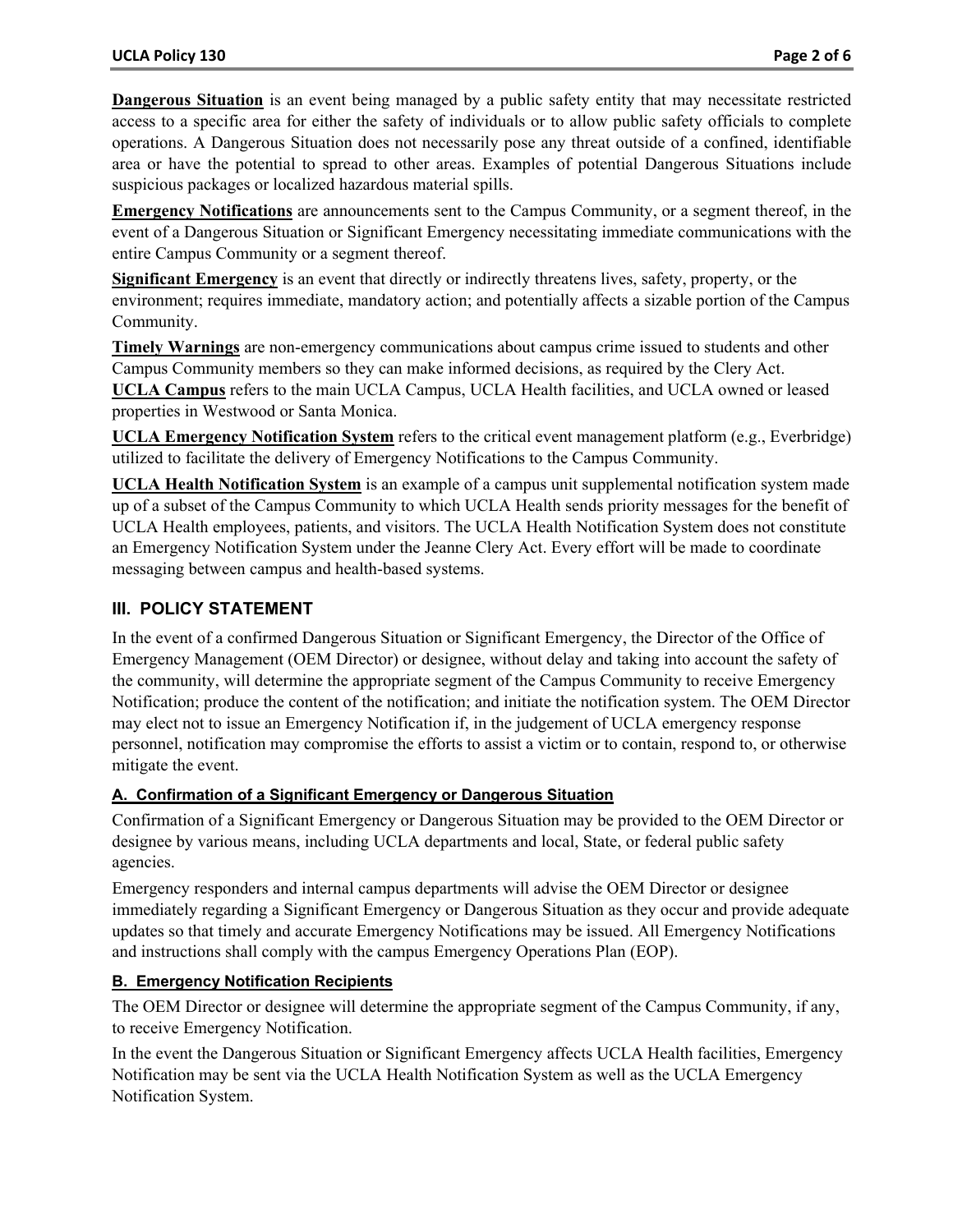## **C. Content of Emergency Notifications**

Emergency Notifications may be brief and may contain abbreviations to accommodate any technological restrictions of the UCLA Emergency Notification System and its various components. When content exceeds character or size restrictions, a sequence of multiple notifications may be issued.

All-clear communication should only be issued upon confirmation from the emergency response personnel primarily responsible for the incident that the Dangerous Situation or Significant Emergency no longer represents an immediate threat to the health and safety of the Campus Community.

- 1. **Initial Emergency Notification** should contain the following information:
	- date and time of incident
	- nature of incident (shooting, earthquake, police action, haz mat, police emergency, etc.)
	- anticipated action required (shelter-in-place, evacuate, secure & deny entry, etc.)
	- additional details necessary to preserve safety and security
	- website, telephone number, or other sources for additional information regarding the incident
- 2. **Follow-up Emergency Notifications** should occur within 15 minutes of the initial Emergency Notification and contain:
	- date and time of update and alert sequence number
	- current situation status
	- continued action (if any) required
	- impacts to campus services, including which specific building or area of campus is impacted
	- website, telephone number, or other sources for additional information regarding incident
	- expected time of next notification
- 3. **All-clear communications** should contain the following:
	- date and time of "all-clear" notice
	- actions required to resume normal campus operations
	- explanation of the resolution/conclusion of incident
	- website, telephone number, or other sources for additional information regarding incident

## **D. Initiation of Emergency Notification**

The OEM Director or designee will instigate and coordinate the initial Emergency Notification. Depending on the nature and scope of the event, follow-up communication may be managed by the OEM Director or designee; the UCLA Police Chief or designee; the Assistant Vice Chancellor of Environment, Health and Safety (EHS); the University Communications Department (Media Relations) under the coordination of the Vice Chancellor of Strategic Communications; or the Emergency Management Policy Group (EMPG).

## **E. Channels for Emergency Notification**

Emergency Notifications shall be transmitted through one or more of the following channels, dependent upon channel availability during an event:

## 1. Email

An email with the subject line "BruinAlert" will be sent to all official UCLA email addresses on record for faculty, staff and students, or an appropriate subset thereof.

## 2. Text

A text message will be sent to all mobile numbers designated as "TEXT Msg" in BruinAlert profiles, or an appropriate subset thereof. Mobile devices issued to employees or partially paid by the university are autoenrolled to receive Emergency Notifications via text. Standard text messaging rates apply and text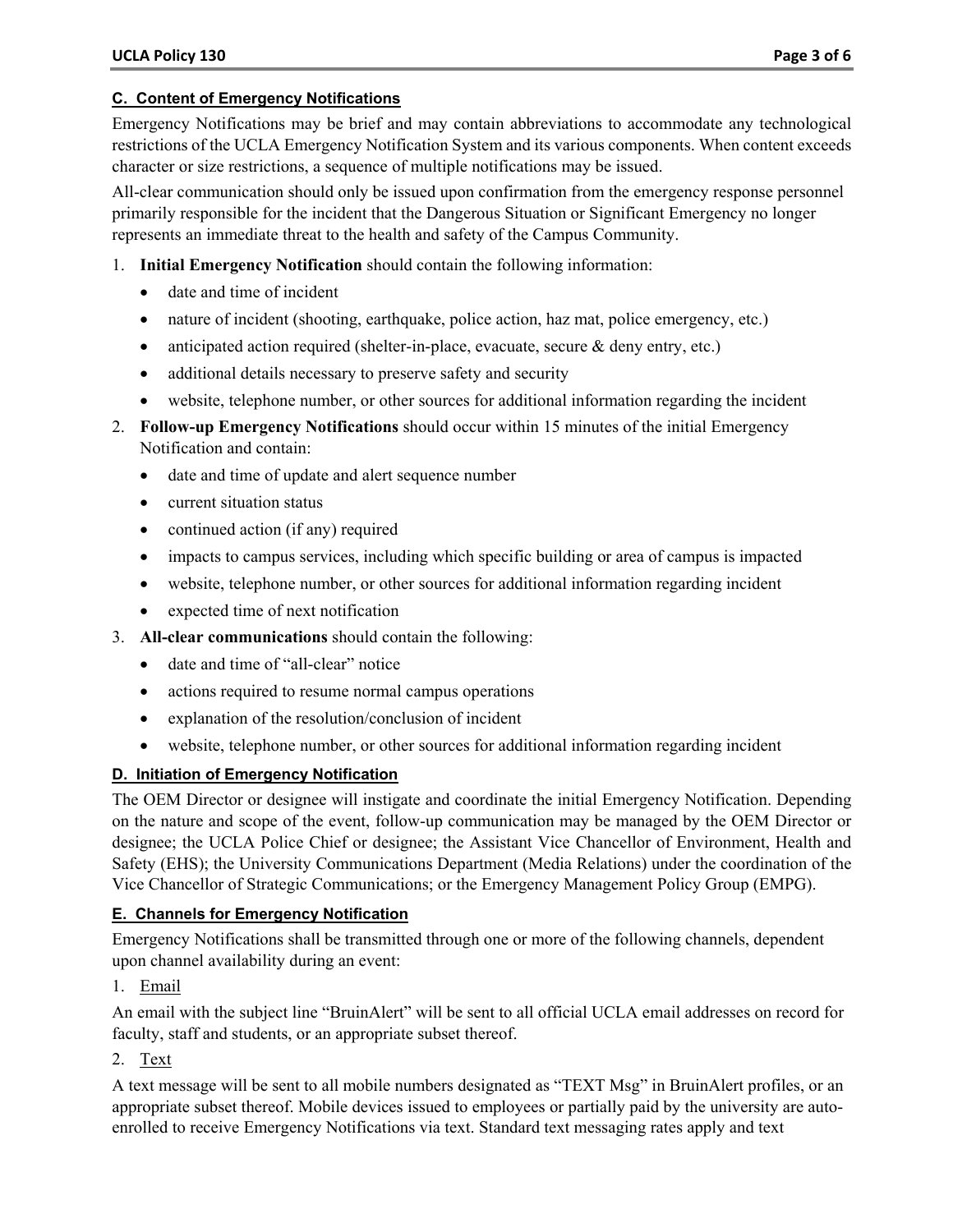notifications will only be used during a Significant Emergency, Dangerous Situation, or a test of the BruinAlert system.

3. Additional Channels

Dependent upon channel availability during an event, Emergency Notifications may be transmitted through the following additional channels:

- Bruins Safe Online at bso.ucla.edu
- **Bruins Safe mobile application**, available for download to iPhone and Android devices
- Cable TV scrolling EAS Messaging Systems
- Indoor digital signs
- "Big Voice" outdoor loudspeakers
- Activation of IP telephone speakers
- UCLA Newsroom website at newsroom.ucla.edu
- UCLA website home page at ucla.edu
- Office of Emergency Management at oem.ucla.edu
- Twitter
- Facebook
- AM 1630 Radio
- Everbridge mobile application
- Other methods as they become available (i.e. indoor speaker systems)

#### **F. Emergency Notification Testing**

Testing of the Emergency Notification System shall occur at least three times annually; at least one of these tests shall occur in conjunction with scheduled evacuation exercises. All Emergency Notification members should receive a reminder regarding scheduled testing via text message and email at least 24 hours prior to any test.

#### **G. Emergency Notification Participation**

Participation in the Emergency Notification System is mandatory for staff, faculty and students, including employees of the UCLA Pre-K to 12 schools on UCLA Campus.

Participation is optional but available for vendors and campus visitors.

Refer to Attachment A, for information regarding how to update information in your Emergency Notification profile.

## **IV. ROLES & RESPONSIBILITIES**

The Campus Community has the responsibility to register to receive and to follow any instructions provided in Emergency Notifications. The following campus offices and officials have specific responsibilities with respect to the processes set out in this Policy.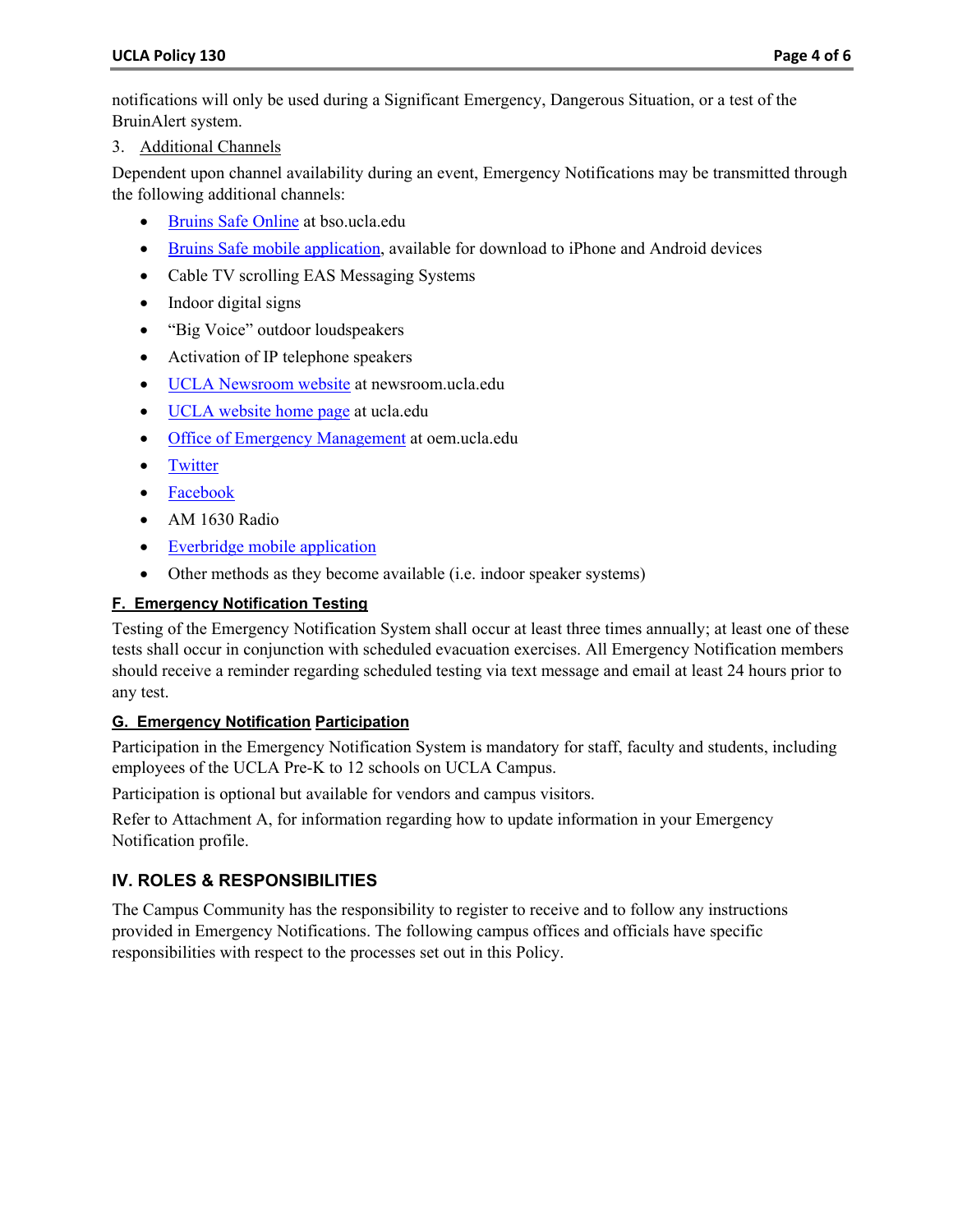| <b>RESPONSIBILITY</b>                           | <b>ACTION</b>                                                                                                                                                                                                                                                                                                                                                                                                                                                                                              |  |
|-------------------------------------------------|------------------------------------------------------------------------------------------------------------------------------------------------------------------------------------------------------------------------------------------------------------------------------------------------------------------------------------------------------------------------------------------------------------------------------------------------------------------------------------------------------------|--|
| <b>OEM Director or</b><br>designee              | Instigates and coordinates the initial Emergency Notification.<br>Depending on the nature and scope of the event, follow-up communications may be<br>managed by the OEM Director or designee; the UCLA Police Chief or designee; the<br>Assistant Vice Chancellor of Environment, Health and Safety (EHS); the University<br>Communications Department (Media Relations) under the coordination of the Vice<br>Chancellor of Strategic Communications; or the Emergency Management Policy Group<br>(EMPG). |  |
| <b>Emergency Responders</b><br>and Campus Units | Advises the OEM Director or designee immediately regarding a Significant Emergency or<br>Dangerous Situation as they occur and provides adequate updates so that timely and<br>accurate Emergency Notifications may be issued.                                                                                                                                                                                                                                                                             |  |
| Faculty and Staff                               | Responds appropriately to all BruinAlert messages, and when necessary, directs students<br>and others to follow alert instructions.                                                                                                                                                                                                                                                                                                                                                                        |  |
| Deans, Directors and<br>Department Chairs       | Ensures faculty and staff within their areas of responsibility have enrolled their mobile<br>devices to receive BruinAlert via text message.                                                                                                                                                                                                                                                                                                                                                               |  |
|                                                 | Reminds department employees they must follow the instructions provided in Emergency<br>Notifications when they are issued.                                                                                                                                                                                                                                                                                                                                                                                |  |
|                                                 | Periodically reminds department employees of the available emergency preparedness<br>resources, including training, print publications, online resources, and campus notification<br>systems.                                                                                                                                                                                                                                                                                                              |  |
| <b>Administrative Officers</b>                  | Ensures that cell phones issued or partially paid for by the university are enrolled to<br>receive BruinAlert messages by text to SCS.                                                                                                                                                                                                                                                                                                                                                                     |  |

# **V. FURTHER INFORMATION**

Questions and additional information regarding the BruinAlert mass notification system may be obtained at the UCLA Environment, Health and Safety Office of Emergency Management (OEM) website at oem.ucla.edu, or by contacting the office directly by email at *uclaoem@ehs.ucla.edu* or by calling 310-825-6800.

## **VI. REFERENCES**

- 1. Office of the President: Policy on Safeguards, Security, and Emergency Management
- 2. UCOP Report of the University of California Campus Security Task Force (2008)
- 3. Jeanne Clery Disclosure of Campus Security Policy and Campus Crime Statistics Act or "Clery Act" (20 U.S.C. § 1092(f)), and (34 C.F.R. §668.46.)
- 4. Higher Education Opportunity Act of 2008 (HEOA), 34 C.F.R. §668.46
- 5. Federal Register / Part II, Department of Education (Final Rule), Volume 74, No. 208 (Thursday, October 29, 2009 (official rules & regulations).
- 6. Department of Education, Negotiated Rulemaking for Title IV institutions (2009).
- 7. Virginia Tech Report 05/2010 (Department of Education Post-Incident Review)
- 8. The Handbook for Campus Safety and Security Reporting (2016), U.S. Dept. of Education.
- 9. President's Guide to the Clery Act (2012), American Council on Education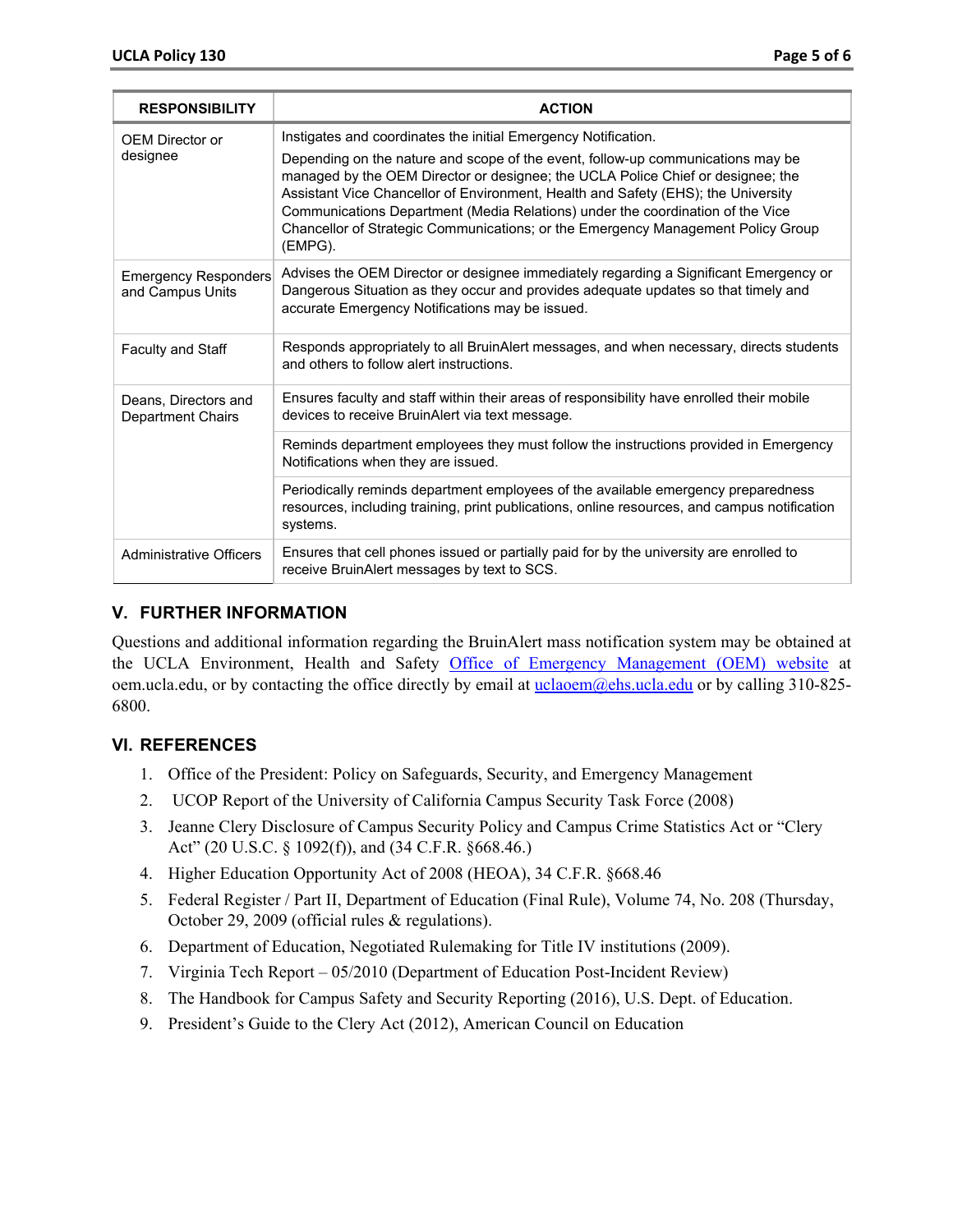#### **VII. ATTACHMENTS**

A. Procedures to Enroll and Update Emergency Contact Information in the UCLA Emergency Notification System (BruinAlert)

**Issuing Officer**

**/s/ Michael J. Beck** 

**Administrative Vice Chancellor** 

**Questions concerning this policy or procedure should be referred to the Responsible Department listed at the top of this document.**